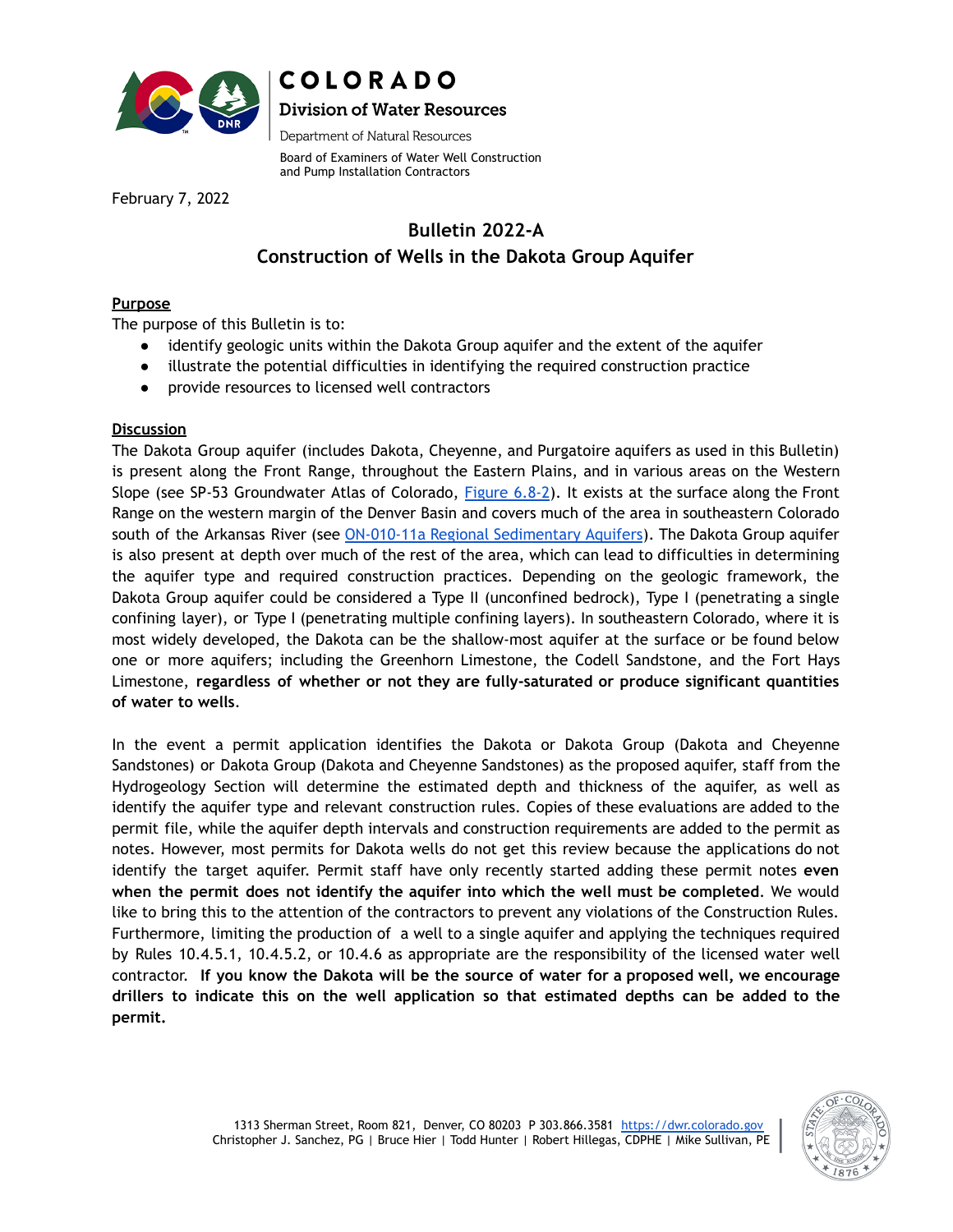BOE Bulletin 2022-A February 7, 2022 Page 2 of 3

Since the Well Construction Rules were adopted on September 1, 2016, the Board of Examiners has filed allegations of incorrect well construction techniques and received complaints about other improperly constructed wells. Accordingly, the Board of Examiners has recently taken a renewed interest in evaluating well construction reports to ensure overlying aquifers are appropriately identified on lithologic logs and that wells are constructed in accordance with the appropriate well construction rules. Please be aware that wells in the Dakota aquifer, particularly in Water Division 2, will be closely reviewed.

Wells constructed within the Southern High Plains Designated Groundwater Basin have different construction requirements as they are allowed to be constructed within the "single geo-hydraulic system" (which includes the alluvium, Cheyenne, Dakota, Dockum, and Ogallala aquifers) and those construction requirements are described in detail in [BOE Policy 2017-3](https://dnrweblink.state.co.us/dwr/ElectronicFile.aspx?docid=3629754&dbid=0).

#### **Bulletin**

It is the responsibility of the licensed well contractor (Rule 10.1.2) to familiarize themselves with all conditions that may exist at the well location; including the geology of potential aquifers, confining layers, and anticipated water quality problems. If you are contracted to complete a well in the Dakota aquifer, you are required to comply with the applicable Construction Rules, whether or not the conditions of the permit specify the Dakota aquifer (or its interval). As previously stated, wells in the Dakota aquifer could be Type II, Type I (single confining unit), or Type I (multiple confining units) in the areas identified above. As such, the licensed contractor must be aware of the aquifer type and construct the well accordingly. **The purpose of this bulletin is not to enact new Well Construction Rules but rather to reinforce existing Rules.**

Dated February 7, 2022

Chil Sanoh  $\qquad \qquad \bullet$ 

Christopher J. Sanchez, PG, Chairperson Board of Examiners of Water Well Construction and Pump Installation Contractors

#### **Helpful references**

Barkmann, P.E., Broes, L.D., Palkovic, M.J., Hopkins, J.C., Swift Bird, K., Sebol, L.A., and Fitzgerald, F.C., 2020. "ON-010 Colorado Groundwater Atlas." Geohydrology. Colorado Geological Survey, Golden, CO. <https://coloradogeologicalsurvey.org/water/colorado-groundwater-atlas/>

Banta, E.R., 1985. The Dakota Aquifer Near Pueblo, Colorado: Faults and Flow Patterns. USGS WRI-85-4186. <https://pubs.usgs.gov/wri/1985/4186/report.pdf>

Colorado Division of Water Resources:

Dakota/Cheyenne Aquifer - Determination Tool: <https://dwr.state.co.us/Tools/DakotaLocation> Tool Boundary: Townships 12-23 South, Ranges 41-53 West

\*Note: The Dakota Group Aquifer extends from "Top of Dakota" to "Base of Cheyenne"

### Colorado Division of Water Resources:

Dakota/Cheyenne Aquifer - Determination Tool: https://dwr.state.co.us/Tools/DakotaLocation Tool Boundary: Townships 12-23 South, Ranges 41-53 West

\*Note: The Dakota Group Aquifer extends from "Top of Dakota" to "Base of Cheyenne"